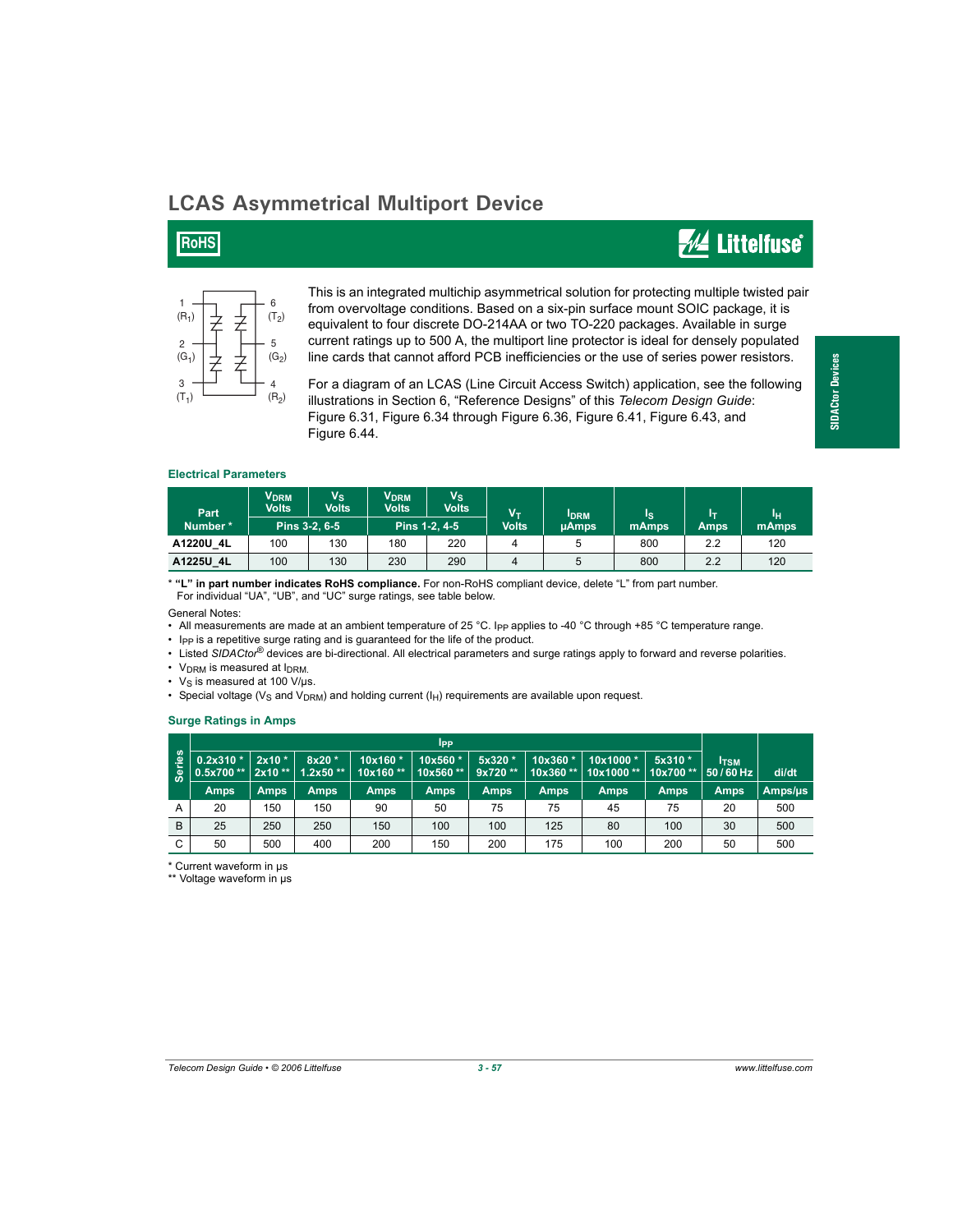# **AL Littelfuse**

#### *LCAS Asymmetrical Multiport Device*

#### **Thermal Considerations**

| Package         | <b>Symbol</b>  | Parameter                               | Value           | Unit |
|-----------------|----------------|-----------------------------------------|-----------------|------|
| Modified MS-013 |                | Operating Junction Temperature Range    | $-40$ to $+125$ | °С   |
|                 | Τs             | Storage Temperature Range               | $-65$ to $+150$ | °C   |
|                 | $R_{\theta$ JA | Thermal Resistance: Junction to Ambient | 60              | °C/W |

#### **Capacitance Values**

|                    | pF<br>Pin 1-2 / 4-5<br><b>Ring-Ground</b> |            |            | Pin 3-2 / 6-5<br><b>Tip-Ground</b> | рF<br>Pin 1-3 (4-6)<br><b>Tip-Ring</b> |            |  |
|--------------------|-------------------------------------------|------------|------------|------------------------------------|----------------------------------------|------------|--|
| <b>Part Number</b> | <b>MIN</b>                                | <b>MAX</b> | <b>MIN</b> | <b>MAX</b>                         | <b>MIN</b>                             | <b>MAX</b> |  |
| A1220UA4L          | 15                                        | 25         | 30         | 50                                 | 5                                      | 20         |  |
| A1220UB4L          | 15                                        | 55         | 30         | 110                                | 5                                      | 35         |  |
| A1220UC4L          | 15                                        | 55         | 30         | 110                                | 10                                     | 35         |  |
| A1225UA4L          | 15                                        | 25         | 30         | 50                                 | 5                                      | 20         |  |
| A1225UB4L          | 15                                        | 50         | 30         | 90                                 | 5                                      | 35         |  |
| A1225UC4L          | 15                                        | 50         | 30         | 90                                 | 10                                     | 35         |  |

Note: Off-state capacitance  $(C_O)$  is measured at 1 MHz with a 2 V bias.